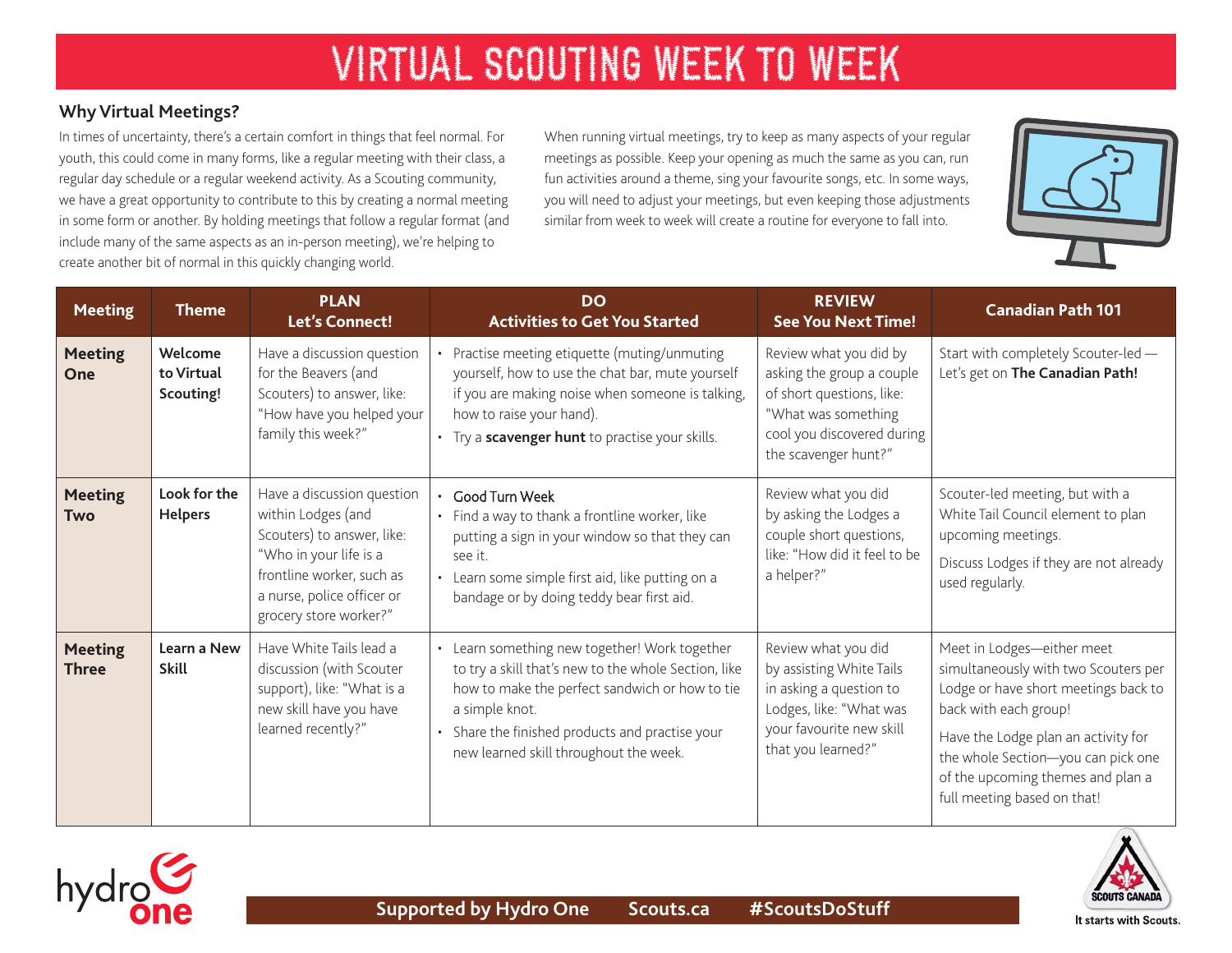| <b>VIRTUAL SCOUTING WEEK TO WEEK</b> |                                  |                                                                                                                                                            |                                                                                                                                                                                                                                                                                                                                                                                                                                                                                                                                                                                  |                                                                                                                                                     |                                                                                                                                                                                                                                                                         |  |  |  |
|--------------------------------------|----------------------------------|------------------------------------------------------------------------------------------------------------------------------------------------------------|----------------------------------------------------------------------------------------------------------------------------------------------------------------------------------------------------------------------------------------------------------------------------------------------------------------------------------------------------------------------------------------------------------------------------------------------------------------------------------------------------------------------------------------------------------------------------------|-----------------------------------------------------------------------------------------------------------------------------------------------------|-------------------------------------------------------------------------------------------------------------------------------------------------------------------------------------------------------------------------------------------------------------------------|--|--|--|
| <b>Meeting</b>                       | <b>Theme</b>                     | <b>PLAN</b><br>Let's Connect!                                                                                                                              | <b>DO</b><br><b>Activities to Get You Started</b>                                                                                                                                                                                                                                                                                                                                                                                                                                                                                                                                | <b>REVIEW</b><br><b>See You Next Time!</b>                                                                                                          | <b>Canadian Path 101</b>                                                                                                                                                                                                                                                |  |  |  |
| <b>Meeting</b><br><b>Four</b>        | <b>Build it</b><br><b>Better</b> | Have White Tails lead a<br>discussion with a question<br>for their Lodges, like:<br>"What is something that<br>you have made this week<br>or in the past?" | • What could you "build better"?<br>• How can you build a better Beaver Buggy to<br>make it faster, stronger or more unique? Work on<br>your Beaver Buggies, and have a virtual race<br>through timing your buggy, or show your amazing<br>finished products to the group!<br>Beavers build dams; how do they build them, and<br>why? Try building your own dam using sticks<br>from outside or household items.                                                                                                                                                                 | Review what you did by<br>having White Tails ask a<br>question to the group, like:<br>"What was your favourite<br>thing that you built<br>tonight?" | <b>Plan-Do-Review</b> how to Build it<br>Better!<br>Use Plan-Do-Review to plan what<br>you are going to build as a Colony.<br>Do your adventure and then review<br>what you have done. How can you<br>apply this concept to the meeting that<br>your Lodge is planning? |  |  |  |
| <b>Meeting</b><br><b>Five</b>        | Get ready<br>for Camping!        | Have a discussion question<br>for the Beavers (and<br>Scouters) to answer, like:<br>"How have you helped your<br>family this week?"                        | <b>Alphabet Hike</b><br>Find a way to safely walk around your community<br>and challenge yourself to find as many letters of<br>the alphabet as possible! Share photos or stories<br>of what you found for each letter.<br>· Leave No Trace Nature Collage<br>While on your walk, collect different items for<br>your collage, like sticks, leaves or pinecones.<br>Create your collage during your meeting.<br>• What's that Sound?<br>Have Scouters (or Beavers) turn off their video<br>and use something to make a noise. Invite the<br>Beavers to guess what the sound was! | Review what you did by<br>asking the group a couple<br>of short questions, like:<br>"What did you enjoy<br>doing this week?"                        | Facilitated Programming-let's get on<br>The Canadian Path!                                                                                                                                                                                                              |  |  |  |

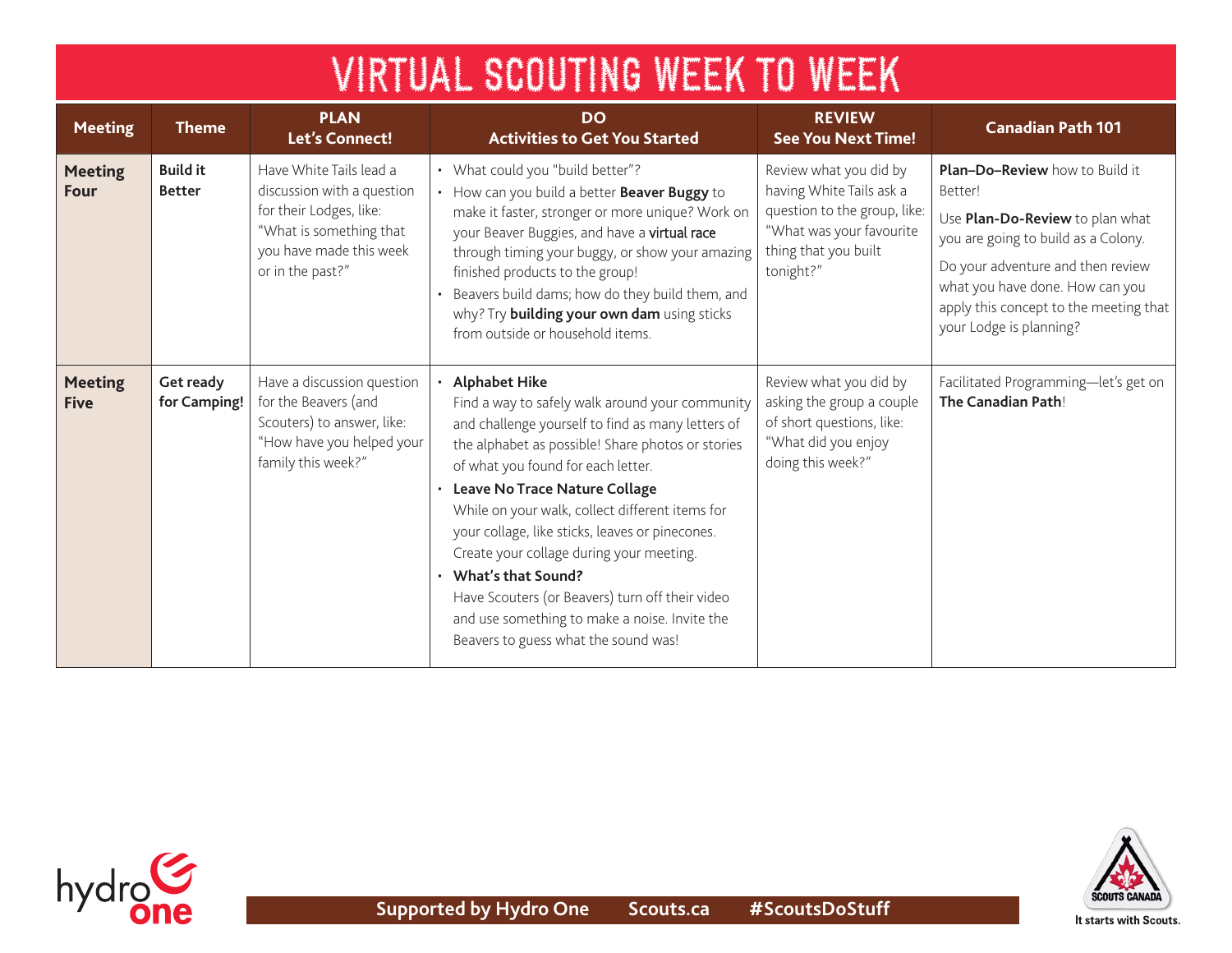| VIRTUAL SCOUTING WEEK TO WEEK  |                            |                                                                                                                                                            |                                                                                                                                                                                                                                                                                                                                                                                                    |                                                                                                                                                                        |                                                                                                                                                                                                                                                                                      |  |  |  |  |
|--------------------------------|----------------------------|------------------------------------------------------------------------------------------------------------------------------------------------------------|----------------------------------------------------------------------------------------------------------------------------------------------------------------------------------------------------------------------------------------------------------------------------------------------------------------------------------------------------------------------------------------------------|------------------------------------------------------------------------------------------------------------------------------------------------------------------------|--------------------------------------------------------------------------------------------------------------------------------------------------------------------------------------------------------------------------------------------------------------------------------------|--|--|--|--|
| <b>Meeting</b>                 | <b>Theme</b>               | <b>PLAN</b><br>Let's Connect!                                                                                                                              | <b>DO</b><br><b>Activities to Get You Started</b>                                                                                                                                                                                                                                                                                                                                                  | <b>REVIEW</b><br><b>See You Next Time!</b>                                                                                                                             | <b>Canadian Path 101</b>                                                                                                                                                                                                                                                             |  |  |  |  |
| <b>Meeting</b><br><b>Six</b>   | Emergency<br>Ready         | Have a discussion question<br>within Lodges (and<br>Scouters) to answer, like:<br>"What cool things have you<br>done this week?"                           | Make an emergency escape plan for your family.<br>• What goes in an emergency bag? Try making one<br>for your family.<br><b>Prevent a Wildfire</b><br>Learn all about Search and Recue.<br>Do you know anyone who is a SAR (Search and<br>Rescue) tech who could talk to your Colony? Is there<br>a video you could watch about Search and Rescue?<br>Learn what the Red Cross does in a disaster. | Review what you did by<br>asking the Lodges a couple<br>short questions, like:<br>"What was something you<br>learned that you didn't<br>already know?"                 | Facilitated Programming with a White<br>Tail Council meeting afterwards to<br>plan upcoming meetings and breaking<br>into Lodges with youth input on the<br>program going forward.                                                                                                   |  |  |  |  |
| <b>Meeting</b><br><b>Seven</b> | Love Your<br>Water!        | Have White Tails lead a<br>discussion (with Scouter<br>support), like: "What is a<br>new skill have you have<br>learned recently?"                         | <b>Stay Afloat</b><br>Create a model boat during your meeting and<br>find a safe way to test it out afterwards. Share a<br>photo or video of your boat floating. Whose boat<br>floated the best?<br>• Water Filter<br>Gather the supplies to build your water filter<br>during your meeting, then test it out afterwards.<br>Take before-and-after photos of your water.<br>Does it Float?         | Review what you did<br>by assisting White Tails<br>in asking a question to<br>Lodges, like: "What was<br>your favourite new skill<br>that you learned about<br>water?" | Meet in Lodges-either meet<br>simultaneously with two Scouters per<br>Lodge or have short meetings back to<br>back with each group!<br>Have the Lodge plan an activity for<br>the whole Section-you can pick one<br>of the upcoming themes and plan a<br>full meeting based on that! |  |  |  |  |
| <b>Meeting</b><br>Eight        | It's All Sun<br>and Games! | Have White Tails lead a<br>discussion with a question<br>for their Lodges, like:<br>"What is something that<br>you have made this week<br>or in the past?" | <b>Plastic Bag Kite</b><br>Gather the supplies to build your kite during your<br>meeting. Share photos or videos of you flying<br>your kite.<br><b>Beach Ball Teamwork</b><br>With help from a sibling or family member, have<br>a contest among all the Beavers to see who can<br>keep a beach ball (or balloon) up in the air for the<br>longest time without catching it.                       | Review what you did by<br>having White Tails ask a<br>question to the group,<br>like: "What did you enjoy<br>about tonight?"                                           | Use Plan-Do-Review to plan what you<br>are going to do as a Colony.<br>Do your adventure and then review<br>what you have done. How can you<br>apply this concept to the meeting that<br>your Lodge is planning?                                                                     |  |  |  |  |





It starts with Scouts.